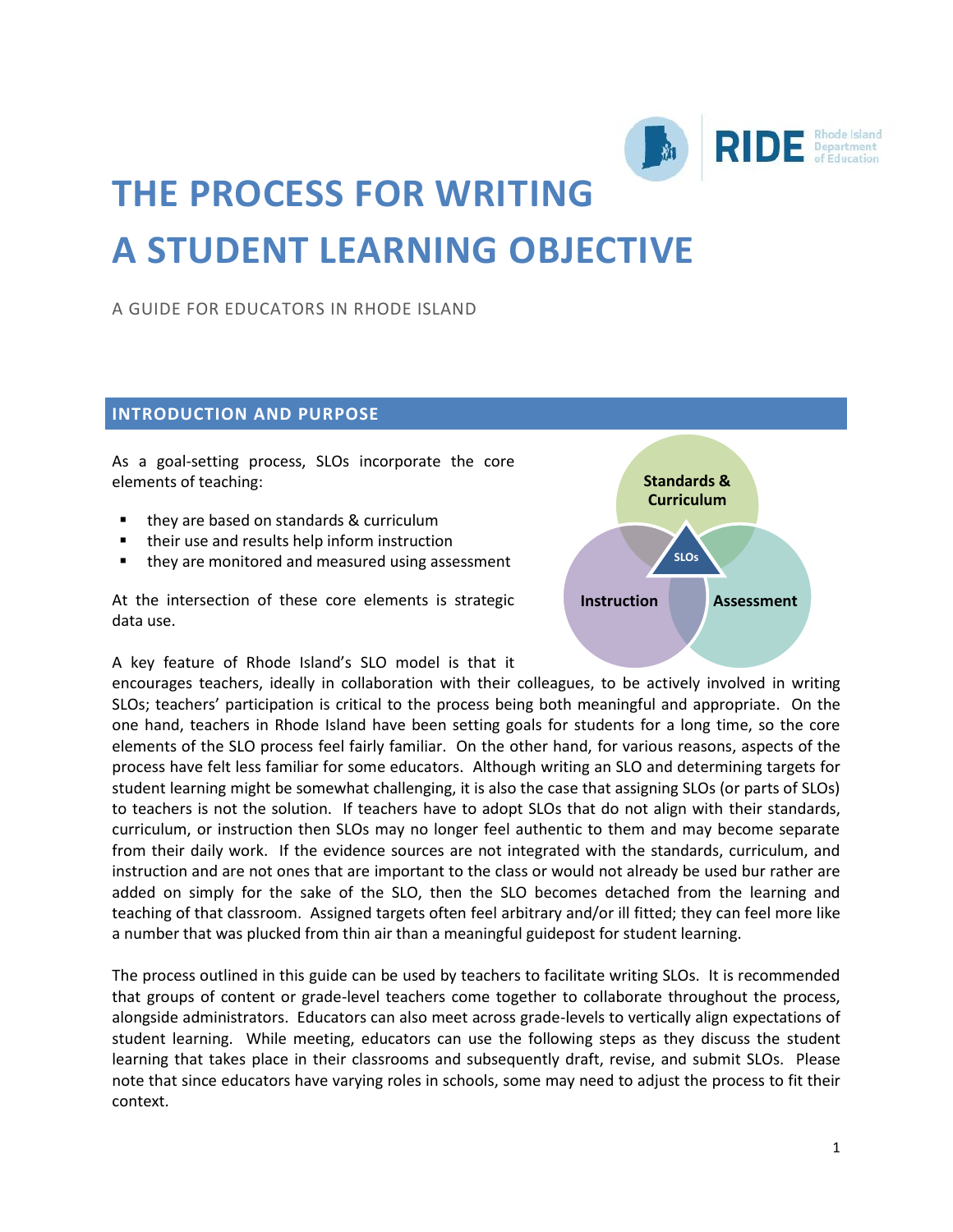#### **BEFORE YOU WRITE:**

**1. Connect with Colleagues**

- **2. Understand the SLO Process and High-Quality SLOs**
	- **3. Gather Necessary Resources**
		- **4. Review Prior Year's SLOs**

#### **1. CONNECT WITH COLLEAGUES**

■ Identify grade-level or content-alike colleagues to discuss ideas for SLOs. Writing collaboratively in teacher teams allows you to share your drafts with others for feedback. Taking time to consider multiple approaches and selecting precise language helps to create high-quality SLOs that foster good teaching and learning.

#### **2. UNDERSTAND THE SLO PROCESS AND HIGH-QUALITY SLOs**

**Resources for Understanding the SLO Process and High-Quality SLOs**

- **Pages 13-29 in Guidebook**
- **SLO Video: Implementing SLOs in Rhode Island**
- **SLO Online Module:**
- **Understanding SLOs**
- **SLO Samples**
- **Indicators of a Strong SLO**
- **SLO Quality Review Tool**
- **SLO FAQs**
- $\rightarrow$  If you haven't already, familiarize yourself with the resources to the left.
- A note about reviewing SLO samples: these samples are not intended to be exemplars, as SLOs are always contextspecific. However they do illustrate characteristics of strong SLOs in their content-focus, quality of evidence, and rigor of targets. First, we recommend reviewing several samples within your content area, both at your grade level and others. Second, we also suggest reviewing a few samples from different disciplines as this may prompt thinking about ways to write objective statements, collect data/information, assess student learning, and tier targets. These samples are not meant to be adopted in their entirety. Rather, educators could use them as a template for their SLO, but tailor them to their specific curricula, assessments, and students.

#### **3. GATHER NECESSARY RESOURCES**

- Guidebook (pages 13-29), a copy of the SLO Form, Indicators of a Strong SLO document, and SLO Quality Review Tool
- Applicable content standards (including state, national, etc.) and curricular documents
- Other pertinent documents including, but not limited to, historical student data, identified district priorities, and assessments

# **4. REVIEW PRIOR YEAR'S SLOs**

 It may be helpful to review previous SLOs to understand students' actual performance against targets. Teams of teachers can discuss how targets were set and how students performed against those expectations. Ask: What can be learned from prior SLOs in terms of breadth and depth of content, rigor of target, and student readiness for the next level of instruction?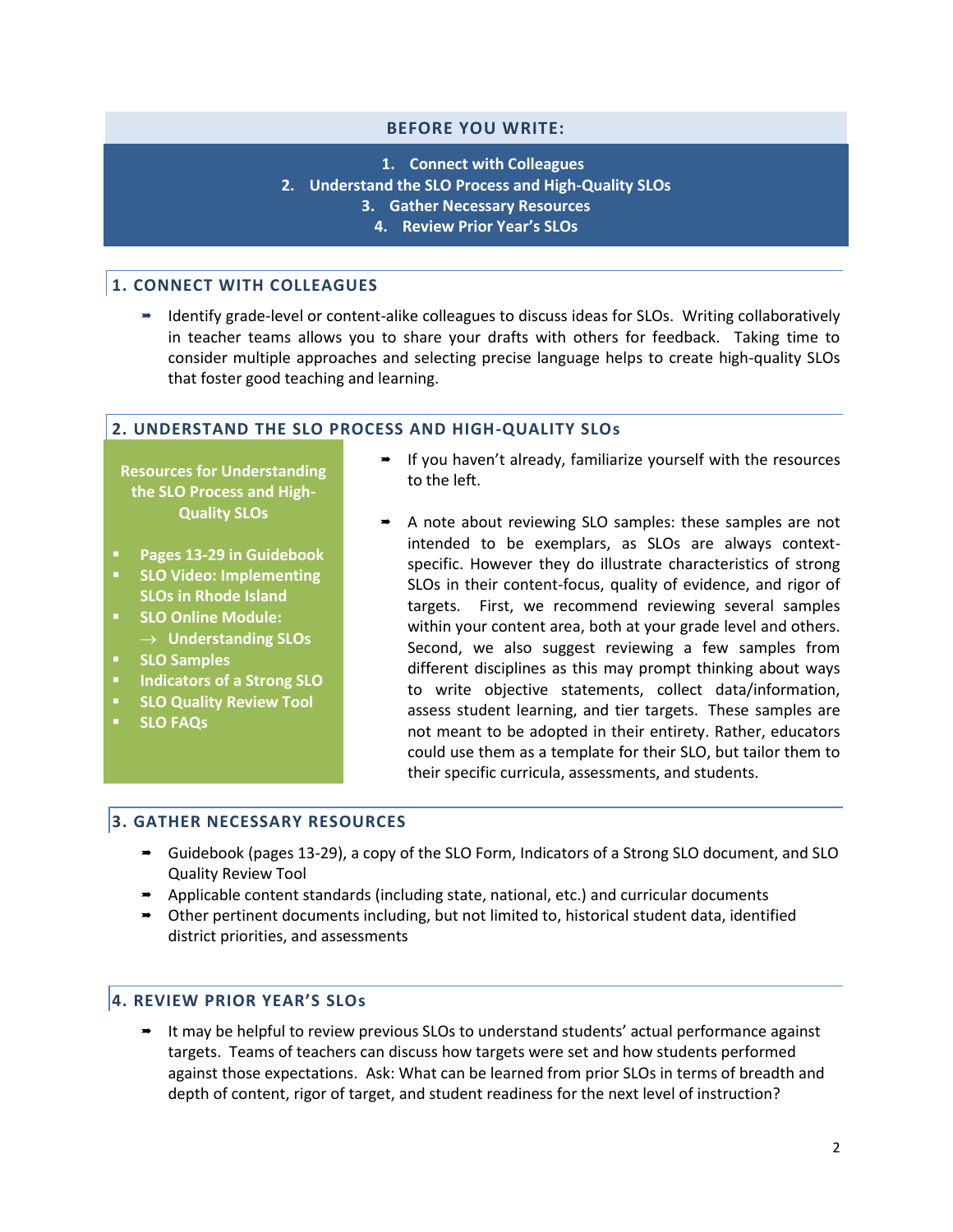# **STEPS FOR WRITING A STUDENT LEARNING OBJECTIVE:**

- **1. Write the Logistical Information**
- **2. Identify What's Most Important: Priority of Content**
- **3. Gather and Analyze Baseline Data and Information**
	- **4. Determine Target(s) for Students**
	- **5. Describe your Evidence Source(s)**
		- **6. Review the SLO**
- **7. Use the SLO to Inform Teaching and Learning Throughout the Year**

# **1. WRITE THE LOGISTICAL INFORMATION**

 Write the logistical information (grade level, content area, interval of instruction, etc). If you do not have a roster yet to know how many students are included wait to fill this out. Remember that all students in the course (e.g. all Algebra I students) must be included and not only one or two sections.

## **2. IDENTIFY WHAT'S MOST IMPORTANT: PRIORITY OF CONTENT**

**Resources for Identifying and Writing Priority of Content**

- **Pages 13-29 in Guidebook**
- **SLO Online Module:** 
	- **Writing an Objective Statement**
- Examine your **standards and curriculum**.
- **Write the Objective Statement** by answering the question: What are the most important **content** or **skills** that my students need to **know** or **be able to do** at the end of the interval of instruction?
- **Check the Scope, or Grain-Size** of the Objective Statement. Ask the question: Is the Objective Statement **broad** enough that it **captures the major content** of an extended instructional period, but **focused** enough that it **clearly pertains** to the course/subject/grade/students and **can be measured**?
- **Write a rationale** explaining the data-driven or curricularbased reasons for why this is such a crucial focus. Note: if Baseline Data and Information reveals that students are already advanced in this area, then the Objective Statement should be revised to focus on a different need.
- **List the standards** to which this objective is aligned.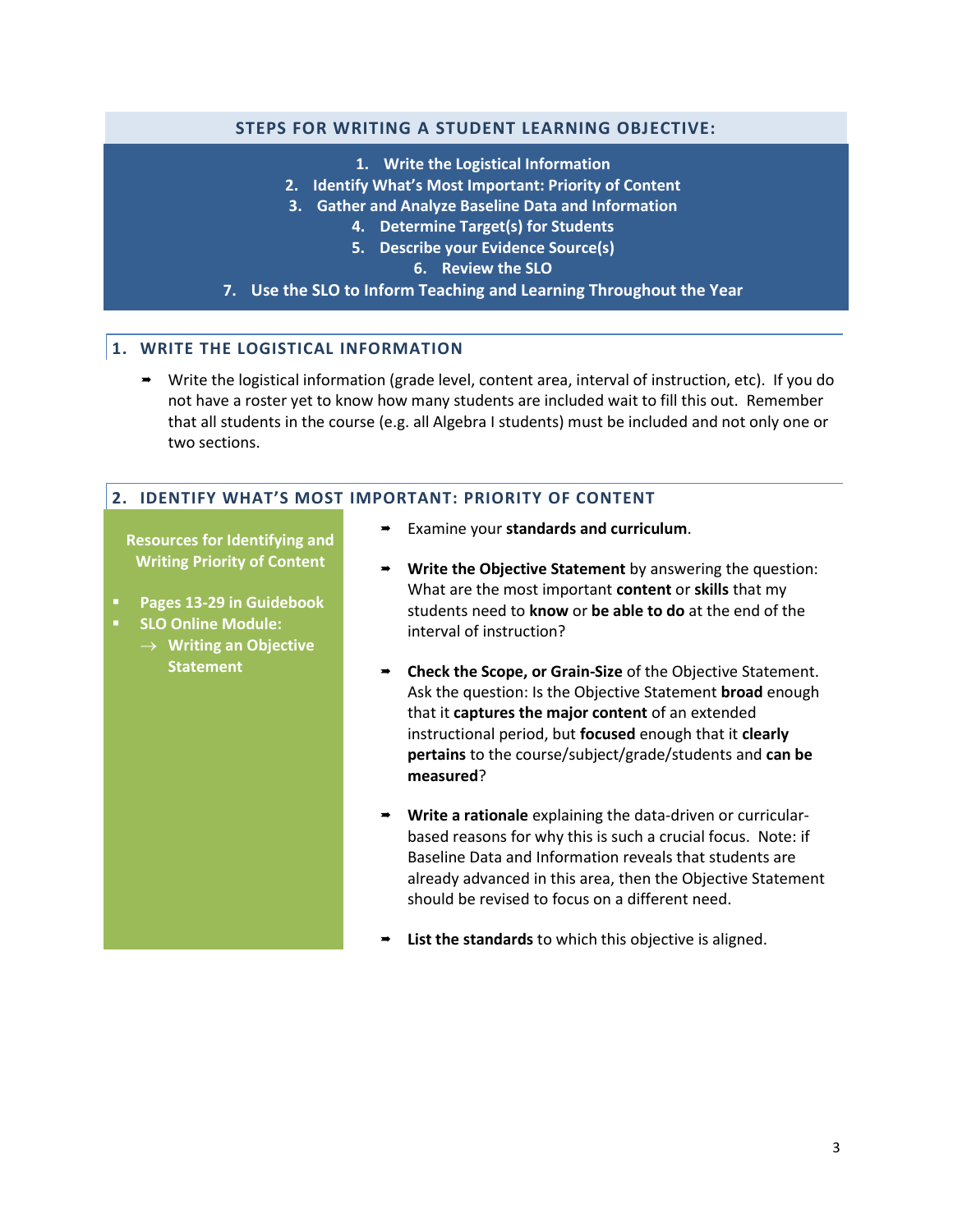#### **3. GATHER AND ANALYZE BASELINE DATA AND INFORMATION**

**Resources for Gathering and Analyzing Baseline Data and Information**

- **Pages 13-29 in Guidebook**
- **SLO Online Module:** 
	- **Using Baseline Data and Information to Set SLO Targets**
- **Tool #2: Using Baseline Data and Information Guidance Document and worksheet**
- Answer the question: **Where are my students now** (at the beginning of instruction) **with respect to the objective?**  Identify what student baseline data or information (qualitative and quantitative) you already have and what you need to collect in the coming weeks as you continue to get to know your students as learners.
- **Analyze baseline data and information** so that you have a clear picture of where students are starting. If applicable, group students into tiers based on the necessary prerequisite knowledge or skills.

# **4. DETERMINE TARGET(S) FOR STUDENTS**

**Resources for Determining Targets**

- **Pages 13-29 in Guidebook**
- **SLO Online Module:** 
	- $\rightarrow$  **Setting Targets for Student Learning**
- **Setting Targets in SLOs Guidance Document**
- **Standard Setting for Local Assessments**
- **SLO Samples**
- **SLO Quality Review Tool**
- **Determine target(s) for students**, tiering if appropriate from their baseline data and information. Answer the question: Based on what I know about my students, **where do I expect them to be** by the end of the interval of instruction and **how will they demonstrate their knowledge and skills**? Note: if you need to collect additional baseline data you should wait to set targets, but could discuss general guidelines or potential approaches as a group.
- Once you write your target(s), **describe the rationale** for it. **Explain why the target(s) is appropriate (both rigorous and attainable)** for **all** students.
- **Set up a method for documenting student learning and tracking student progress** throughout the year. This can be a simple spreadsheet or another format but should include each student's baseline data or information and the target(s) you have set for them. This should be a system that is incorporated into day-to-day monitoring of student progress, not only for the sake of SLOs.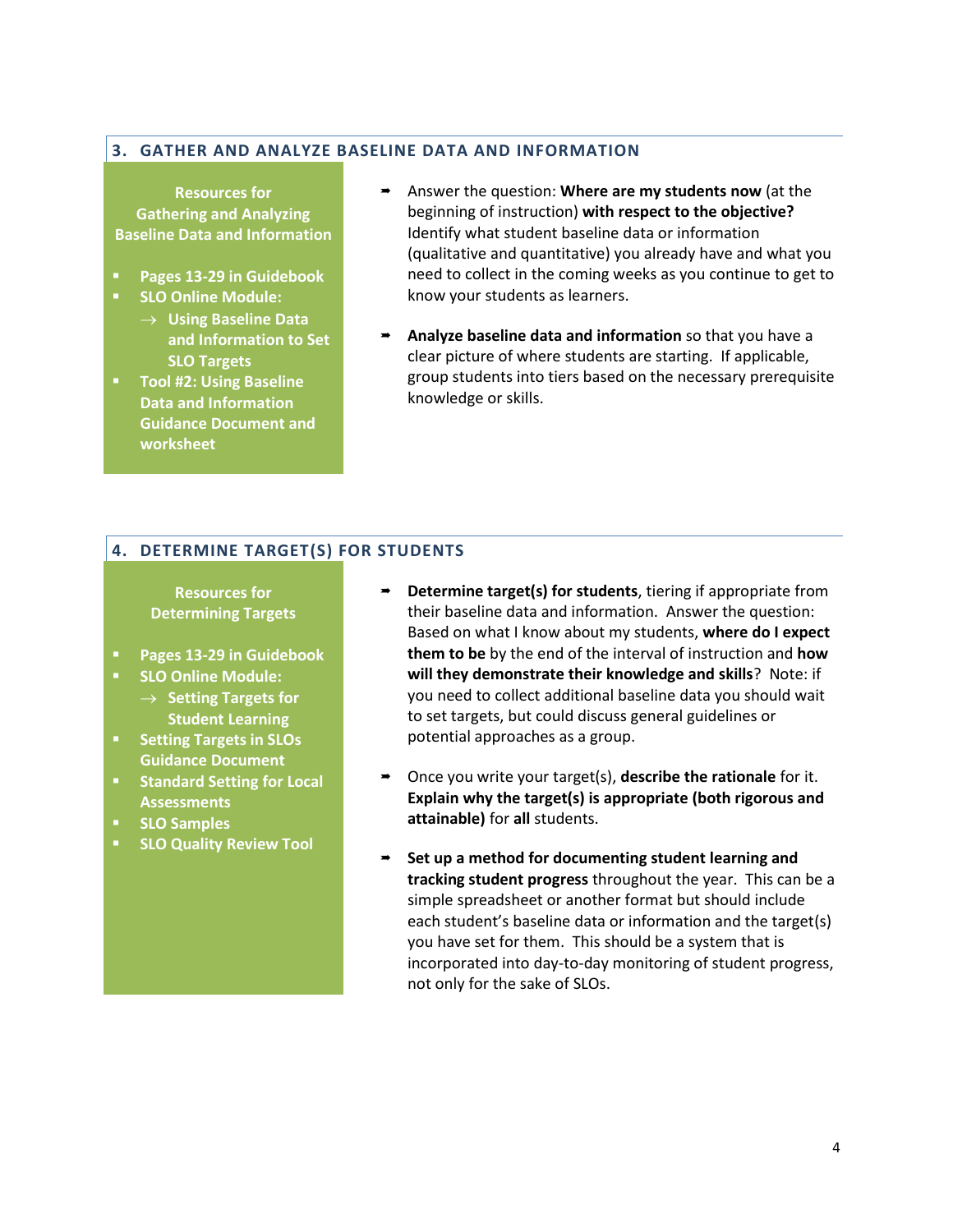# **5. DESCRIBE YOUR EVIDENCE SOURCE(S)**

**Resources for Selecting or Creating High-Quality Assessments**

- **Pages 13-29 in Guidebook**
- **SLO Online Modules:** 
	- **Deepening Assessment Literacy**
	- **The Assessment Toolkit**
- **Tool #1: Quality Assessment Guidance**
- **Tool #3: Assessment Review Tool**
- **Tool #4: Protocols for Analyzing and Scoring Student Work**
- **SLO Samples**
- **SLO Quality Review Tool**
- Educators should **select or create high-quality assessments** to measure student learning, as they do normally throughout the year as part of instruction. Selecting the right evidence source(s) is about finding the best assessment(s) for the purpose. Keep in mind that assessments are broadly defined and can include research papers, science investigations, portfolios of work, and performances, in addition to more traditional pen and paper tests. An assessment may be of high-quality for a particular purpose, but if it is not aligned to the essential content of the course as defined in the objective, it is not the best choice. The assessment(s) should provide the evidence needed to evaluate whether students have met the identified target(s) for deepening their content knowledge or skills. In some cases, a single assessment cannot accomplish this, and so multiple assessments will be used in conjunction to illustrate the range of students' skills and depth of knowledge. The online modules and Assessment Toolkit resources to the right can support educators through this process.
- In the SLO, **describe how student learning will be measured** and **why the assessment(s) is appropriate** for measuring the Objective.
- Describe **how the assessment(s) will be administered** (e.g., once or multiple times; during class or during a designated testing window; by the classroom teacher or by someone else, etc.).
- Describe **how the evidence will be collected and scored** (e.g., scored by the classroom teacher individually or by a team or teachers; scored once or a percentage double-scored, etc.).
- If you are utilizing multiple evidence sources **articulate how these assessments will work together** to demonstrate student learning and **how they will impact the scoring of the SLO** at the end of the interval of instruction. For example, if two evidence sources are being used, how will they be weighted and scored?